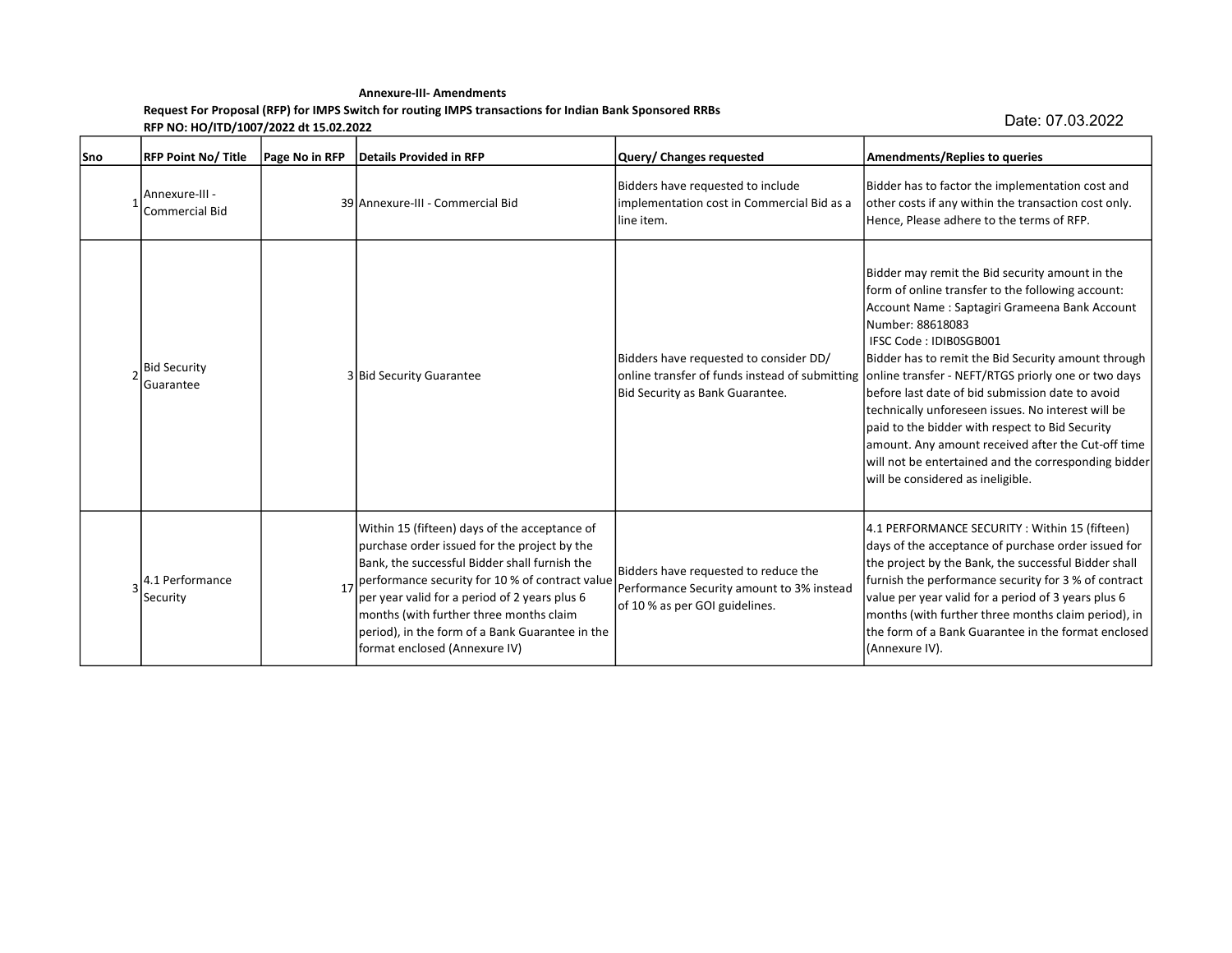| Sno | <b>RFP Point No/ Title</b>            | Page No in RFP | Details Provided in RFP                                                                                                                                                                                                                                                                                                                                                                                                                                     | Query/ Changes requested                                                                                                                       | Amendments/Replies to queries                                                                                                                                                                                                                                                                                                                                                                                                                           |
|-----|---------------------------------------|----------------|-------------------------------------------------------------------------------------------------------------------------------------------------------------------------------------------------------------------------------------------------------------------------------------------------------------------------------------------------------------------------------------------------------------------------------------------------------------|------------------------------------------------------------------------------------------------------------------------------------------------|---------------------------------------------------------------------------------------------------------------------------------------------------------------------------------------------------------------------------------------------------------------------------------------------------------------------------------------------------------------------------------------------------------------------------------------------------------|
|     | 1.8 Performance<br>Security Guarantee |                | Within 15 (Fifteen) days (inclusive of holidays)<br>of the date of acceptance of the Purchase<br>Order, the successful bidder should furnish a<br>Bank Guarantee (for performance) for a period<br>30 of 2 years plus 6 months for an amount equal<br>to 10 % of the order value (value of one year)<br>covering the period of contract (as per format<br>enclosed in Annexure IV) with a claim period of<br>3 months from the date of expiry of guarantee. | Bidders have requested to reduce the<br>Performance Security amount to 3% instead<br>of 10 % as per GOI guidelines.                            | Within 15 (Fifteen) days (inclusive of holidays) of the<br>date of acceptance of the Purchase Order, the<br>successful bidder should furnish a Bank Guarantee<br>(for performance) for a period of 3 years plus 6<br>months for an amount equal to 3 % of the order<br>value (value of one year) covering the period of<br>contract (as per format enclosed in Annexure IV)<br>with a claim period of 3 months from the date of<br>expiry of guarantee. |
|     | 5 General                             | 3,5,7 & 9      | Last Date and Time for submitting the bids :<br>14.03.2022 15.00 hrs                                                                                                                                                                                                                                                                                                                                                                                        | Bidders have requested to extend the last bid Last date for submission of bids changed to<br>submission date further 4 days from<br>14.03.2022 | 17.03.2022 at 15.00 Hours from 14.03.2022.<br>Remaining terms will be as per RFP                                                                                                                                                                                                                                                                                                                                                                        |
|     | Section IV - Scope of<br>the Project  |                | The proposed solution should be supporting all<br>kind of channels that may be operated by the<br>bank in future. The necessary customizations<br>for integration of the new channels have to be<br>carried out by the bidder without any<br>additional cost if the same is requested by the<br>bank within one year of complete<br>implementation.                                                                                                         | Bidders have requested for clarification on<br>in the first year.                                                                              | Bidders have to provide a minimum of 5 Change<br>the number of Change Requests will be raised Requests for free of cost within 1 year from the date<br>of implementation irrespective of efforts/cost.                                                                                                                                                                                                                                                  |